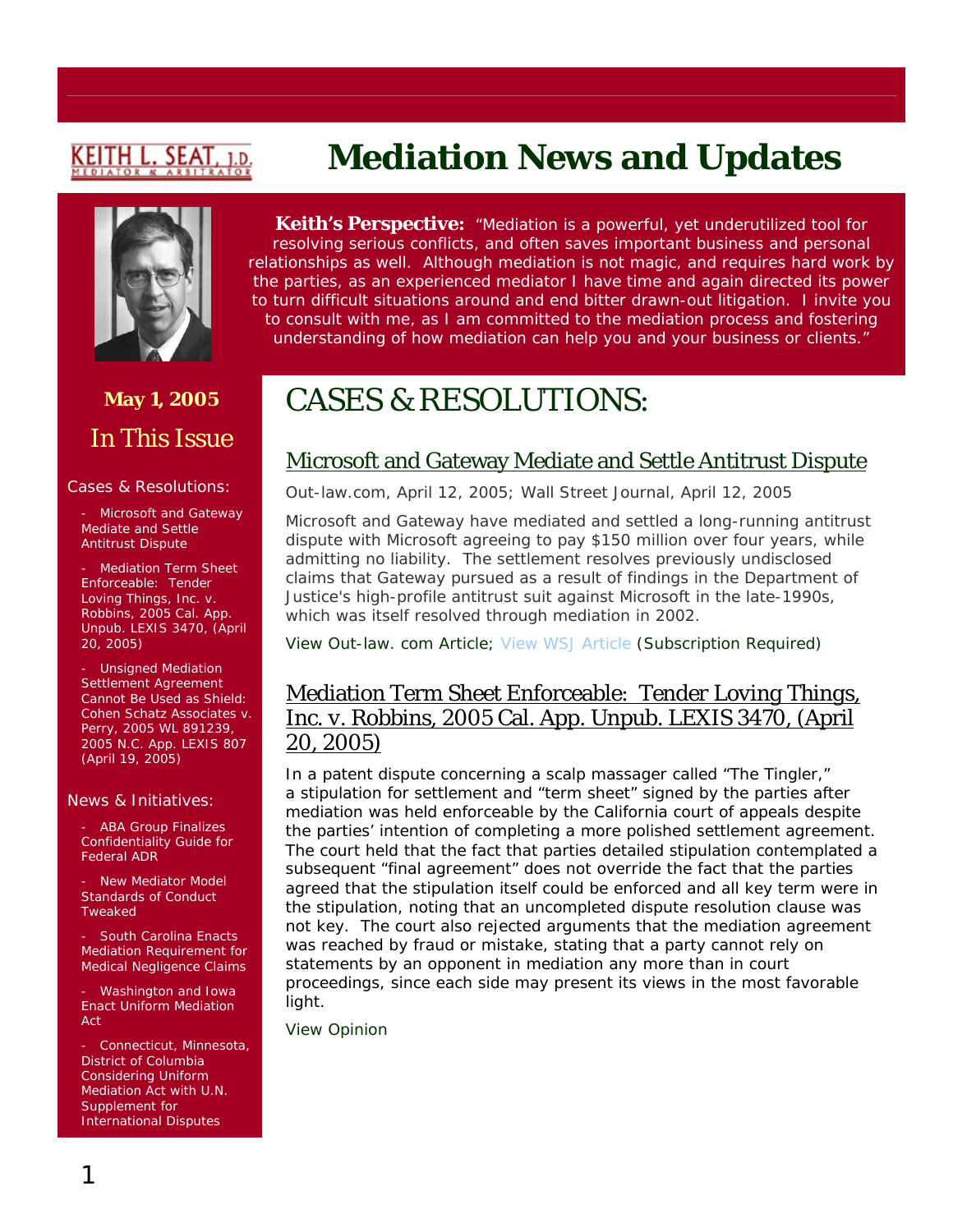**Mediation to Ease Court** Load in Maryland County

OECD Consumer Dispute Resolution Workshop Held at FTC

### **Mediation Quote**

People don't want more information.... They want faith – faith in you, your goals, your success, in the story you tell. It is faith that moves mountains, not facts."

– Annette Simmons, The Story Factor

#### **IBA Mediation Newsletter**

The first issue of the International Bar Association's Mediation Newsletter (Vol. 1, No. 1) with 22 articles from 16 countries is now available and linked

#### Unsigned Mediation Settlement Agreement Cannot Be Used as Shield: *Cohen Schatz Associates v. Perry,* 2005 WL 891239, 2005 N.C. App. LEXIS 807 (April 19, 2005)

Although the parties reached an agreement in mediation, one side failed to sign the written settlement agreement, so the North Carolina Court of Appeals held that the settlement could not be used to block ongoing proceedings in the litigation. The appellate court agreed that a properly documented settlement would render litigation over the settled claims moot. However, the court refused to overturn summary judgment, noting that the objecting party had neither signed the settlement agreement nor sought to enforce it.

[View Opinion](http://www.aoc.state.nc.us/www/public/coa/dsheets/040631-1.htm)

# NEWS & INITIATIVES:

## ABA Group Finalizes Confidentiality Guide for Federal ADR

*ADRWorld.com,* March 31, 2005

After four years of effort, an ABA ad hoc committee on federal alternative dispute resolution (ADR) confidentiality has adopted a detailed policy statement providing guidance on confidentially issues and suggesting best practices. Notably, the guide states that participants in federal ADR proceedings can agree to greater confidentiality protections than those set forth in the federal Administrative Dispute Resolution Act (ADRA). This addresses an issue raised by section 574(b)(7) of the Act, which provides that communications made in a joint session are not protected from disclosure. At least one agency has interpreted the Act as prohibiting separate agreements going beyond its terms. The ABA guide encourages parties to extend confidentiality protections beyond what is provided in the Act by simply signing a document agreeing to the confidentiality of the proceeding (which binds signatories but not third parties). The ABA committee included many representatives of federal agencies and public and private ADR groups, who agreed on processes and standards for addressing access requests, which may avoid disclosures in future investigations. The next step is to encourage agency implementation of the policy statement.

The final ABA guide is expected be publicly available in several weeks; in the meantime, the 96-page draft containing the final substantive guidelines is available electronically from Keith Seat.

[View Article](http://www.adrworld.com/sp.asp?id=38208) (Subscription Required)

### New Mediator Model Standards of Conduct Tweaked

*ADRWorld.com*, April 21, 2005

The ABA Dispute Resolution Section on April 13 approved the Litigation Section's modest changes to the updated Model Standards of Conduct for Mediators. The changes clarify the definitions of "shall" and "should" and state that the document may provide a "standard of care" to which mediators may be held even if it hasn't been adopted by a court or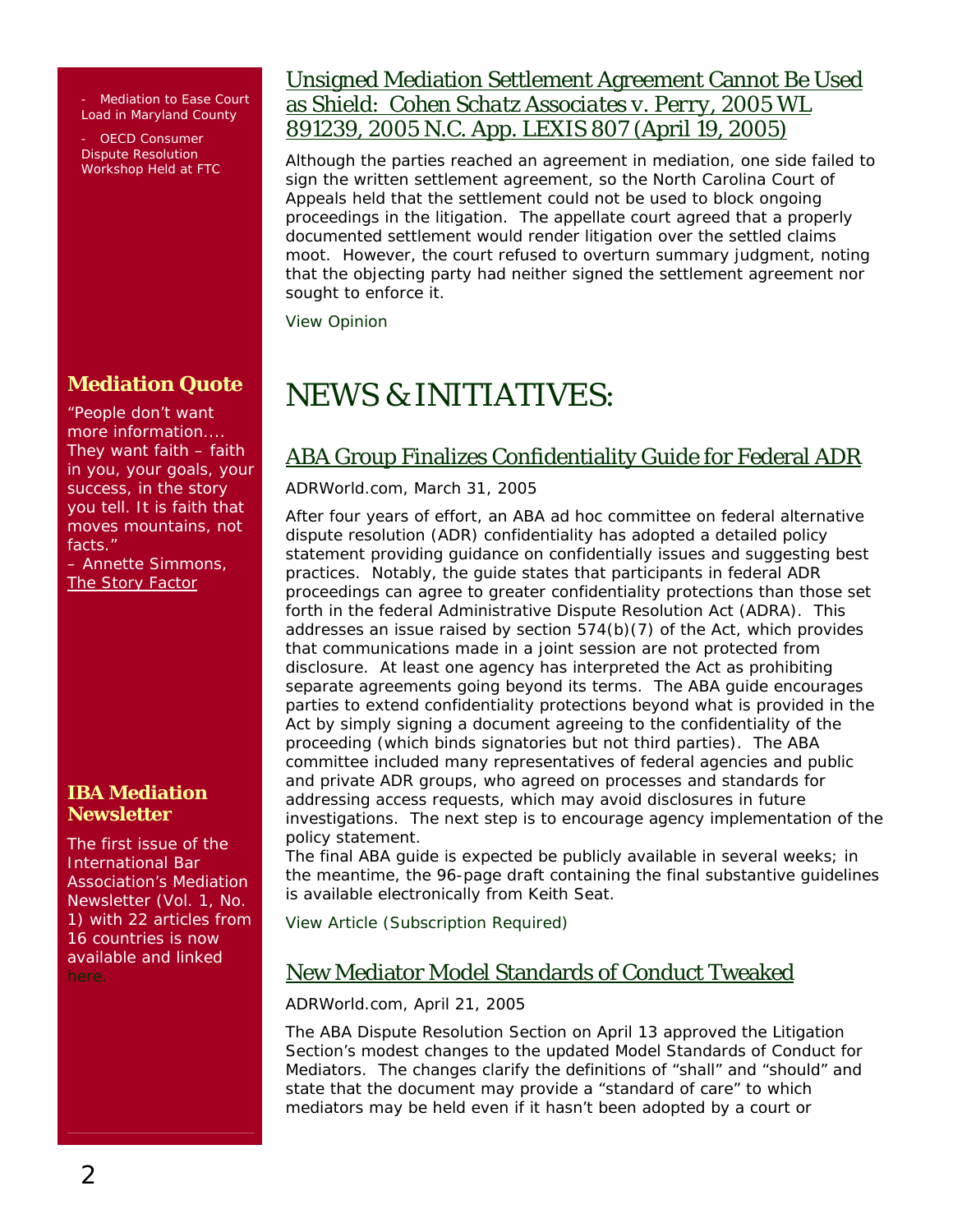regulatory authority and doesn't have the force of law.

[View Article](http://www.adrworld.com/sp.asp?id=38293) (Subscription Required); [View Redlined Model Standards](http://www.adrworld.com/si.asp?id=1755) (Subscription Required)

#### South Carolina Enacts Mediation Requirement for Medical Negligence Claims

*ADRWorld.com*, April 20, 2005

South Carolina enacted S. 83 on April 4, requiring mediation of medical malpractice claims in an effort to reduce health care costs and provide parties the opportunity to go beyond monetary issues when seeking to resolve claims. A sponsor of the legislation stated that studies show that malpractice settlements which include an apology from the doctor can have a positive effect on patients and may reduce future mistakes. The legislation provides that engaging in prelitigation mediation does not eliminate the obligation to participate in alternative dispute resolution after the litigation has begun.

[View Article](http://www.adrworld.com/sp.asp?id=38273) (Subscription Required); [View Legislation](http://www.adrworld.com/si.asp?id=1754) (Subscription Required)

### Washington and Iowa Enact Uniform Mediation Act

*ADRWorld.com*, April 29, 2005

The states of Washington and Iowa became the fifth and sixth jurisdictions to enact the Uniform Mediation Act (UMA) on April 22 and 28, respectively. The UMA is intended to encourage greater use of mediation by ensuring clear confidentiality protections. The Iowa legislation is very similar to the uniform act drafted by the National Conference of Commissioners on Uniform State Laws, except for a provision giving mediators and mediation programs immunity from civil actions unless they act in bad faith or with wanton disregard. The Washington legislation contains minor differences to conform to state law, including exemption of mediation materials from disclosure under the state open records laws, and coverage of mediations relating to collective bargaining agreements. The other states that have enacted the UMA are New Jersey, Illinois, Nebraska and Ohio.

[View Washington Article](http://www.adrworld.com/sp.asp?id=38336) (Subscription required); [View Washington Statute](http://www.adrworld.com/si.asp?id=1760) (Subscription required); [View Iowa Article](http://www.adrworld.com/sp.asp?id=38352) (Subscription required); [View](http://www.adrworld.com/si.asp?id=1762)  [Iowa Statute](http://www.adrworld.com/si.asp?id=1762) (Subscription required)

#### Connecticut, Minnesota, District of Columbia Considering Uniform Mediation Act with U.N. Supplement for International Disputes

*ADRWorld.com,* April 5, 2005

Connecticut, Minnesota and the District of Columbia are the first jurisdictions to consider adopting the Uniform Mediation Act (UMA) enhanced with a supplement that incorporates the United Nation's Model Law on International Commercial Conciliation. Doing so would encourage parties to mediate international disputes in the U.S. by providing more options and greater certainty over the confidentiality of mediation communications in future proceedings. If enacted, the supplement would provide that, unless the parties agree otherwise, mediations of

## **Contact Information**

Please contact Keith with dispute resolution questions and to discuss any matters or issues that might be suitable for mediation or facilitation:

KEITH L. SEAT, 1.D.

 Keith L. Seat, J.D. Mediator and Arbitrator Six Whitehall Court Silver Spring, MD 20901

 Tel: 301-681-7450 Fax: 301-681-9243 Cell: 301-523-5535 [kseat@keithseat.com](mailto:kseat@keithseat.com) [www.keithseat.com](http://www.keithseat.com/)

Please feel free to share this mediation newsletter with others who may be interested.

If you did not receive the newsletter directly from Keith and would like to receive future mediation updates, please send a note to KSeat@KeithSeat.com.

However, if you did receive this directly and would prefer not to, please send an 'unsubscribe" e-mail to Admin@KeithSeat.com.